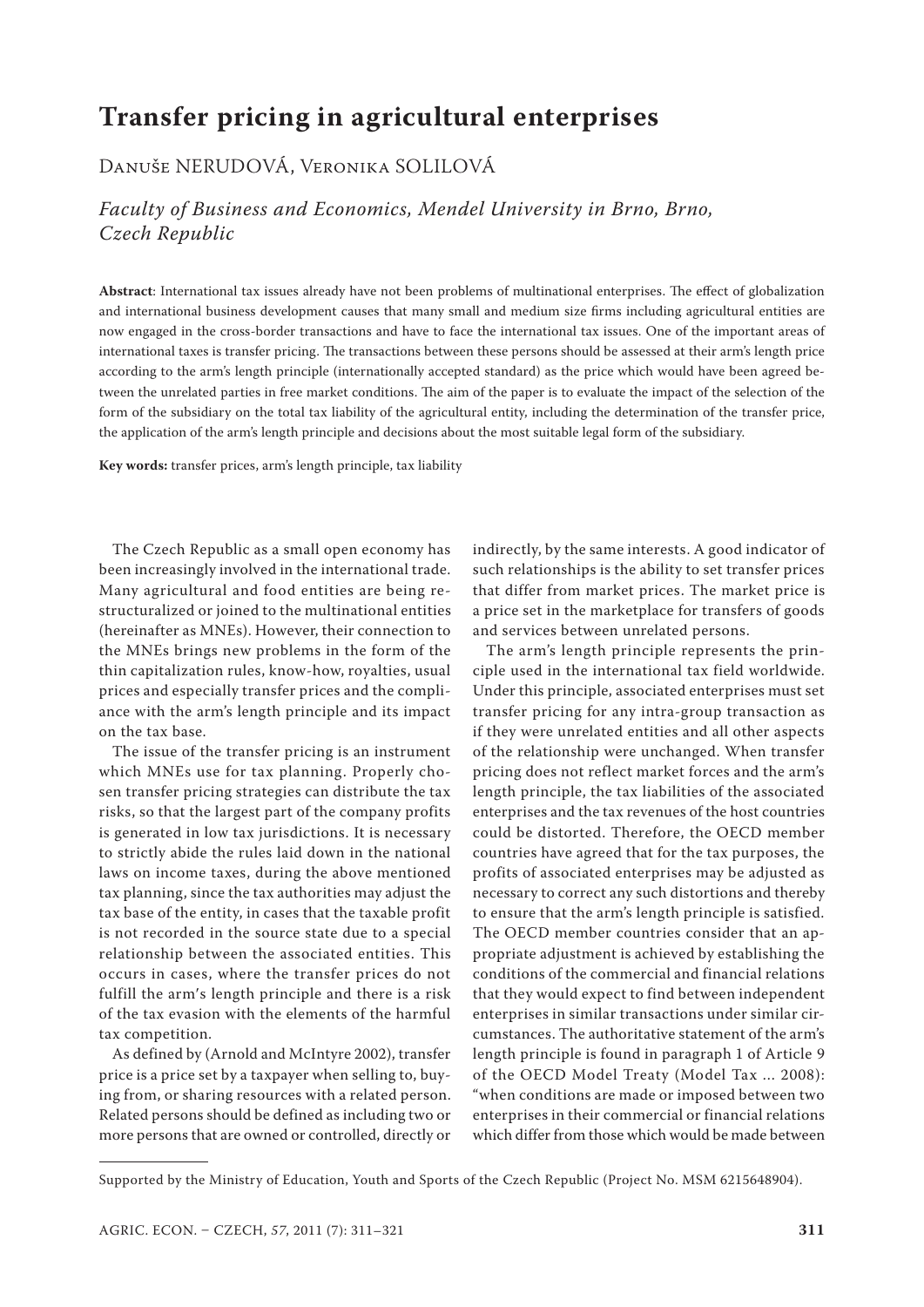independent enterprises, then any profits which would, but for those conditions, have accrued to one of the enterprises, but, by reason of those conditions, have not so accrued, may be included in the profits of that enterprise and taxed accordingly."

There are several reasons why the OECD member countries and other countries have adopted the arm's length principle. A major reason is that the arm's length principle provides broad parity of tax treatment for members of the MNEs and independent enterprises, avoids the creation of tax advantages or disadvantages that would otherwise distort the relative competitive positions of either type of entity, so the arm's length principle promotes the growth of international trade and investment.

In order to apply the arm's length principle in practice, the OECD Transfer Pricing Guidelines (Transfer Pricing Guidelines … 1995) provide guidance on the application of the arm's length principle to the pricing, for tax purposes, of cross-border transactions between the associated enterprises. The OECD has set forth a series of accepted methodologies, namely the comparable uncontrolled price method (hereinafter as the CUP), resale price method (hereinafter as the RPM), cost-plus (hereinafter as the COST+) method, profit split method and transactional net margin method (hereinafter as the TNMM).

As mentioned by (Kratzer 2008), for testing the arm's length principle under the TNMM, the tested party needs to be selected to be the MNE for which the reliable data on the most closely comparable transactions can be identified and should only perform the so-called routine functions for instance, a distributor, a sales agent, a toll or contract manufacturer, or an enterprise responsible for contract research and development. As an example, the parent company (a producer of consumer goods, responsible for the group's strategic planning, research and development, production, worldwide distribution) has subsidiaries responsible for routine functions only (local distribution) in applying the TNMM the respective tested parties would to be the local distributing companies, so it is more likely that the comparable companies can be found.

As suggested by the OECD Transfer pricing Guidelines, it may also be necessary to use the multiple-year data in comparing the net margins of the controlled transactions of the test party with comparable uncontrolled transactions of either the same MNE or an independent enterprise in order to take into consideration the effects resulting from the temporary accounting differences, varying business and product life cycles and discrepancies in the short-term economic conditions, which have an impact on net

profitability of the controlled and/or uncontrolled transactions (Transfer Pricing Guidelines 1995, § 3.44. The net margins of more than one year may be looked at on an average basis, however, a number of the OECD member countries have the rule of examining the fiscal years separately.

When the most appropriate method or methods are applied, the profit level indicators determine the arm's length range, which is determined as the difference between the lowest and the highest value of the range. However, the statistical tools, for instance the interquartile range, are more meaningful and should be used in practice (Comparability: Public ... 2006). Currently many tax administrations require a narrowed range of results, so-called interquartile range, to eliminate extreme results.

The proposed revision of the OECD Transfer Pricing Guidelines proposes replacing the status of "the last resort" the transactional profit methods with a standard and furthermore introducing examples that indicate that transactional profit methods are found to be more appropriate than the traditional transaction methods, for instance where it is found that a net profit margin analysis is more reliable than a gross margin analysis because there are material differences in functions between the tested and the uncontrolled transaction e.g. commissionaire agent and distributor (Proposed revision ... 2009).

However, Oosterhoff (2010) mentions that unfortunately the statements of the original OECD Transfer Pricing Guidelines, which provide that transactional profit methods may not be applied automatically simply because there are difficulties in obtaining data, are still included and remain largely unchanged. More guidance around the availability of data and the link with the transactional profit methods would have been helpful.

Currently, the worldwide crisis and recession accelerates the need for reposition of the function, assets and risks in many MNEs. As mentioned by Wittendorff (2009), the tax authorities of some are clamming the loss of the tax revenue due to the business restructurings relocating high-value-added functions, risks and assets as well as the associated profit potentials to low-tax countries. The common fact patterns include the transformation of a full-fledged manufacturer into a contract manufacturer or a toll manufacturer, the conversion of a full-fledged distributor into a limited-risk distributor or a commissionaire, the rationalization or specialization of operations, and the transfer of intangibles to a central entity.

The aim of the paper is to evaluate the impact of different forms of the subsidiary on the total tax liability of the agricultural entity, including the de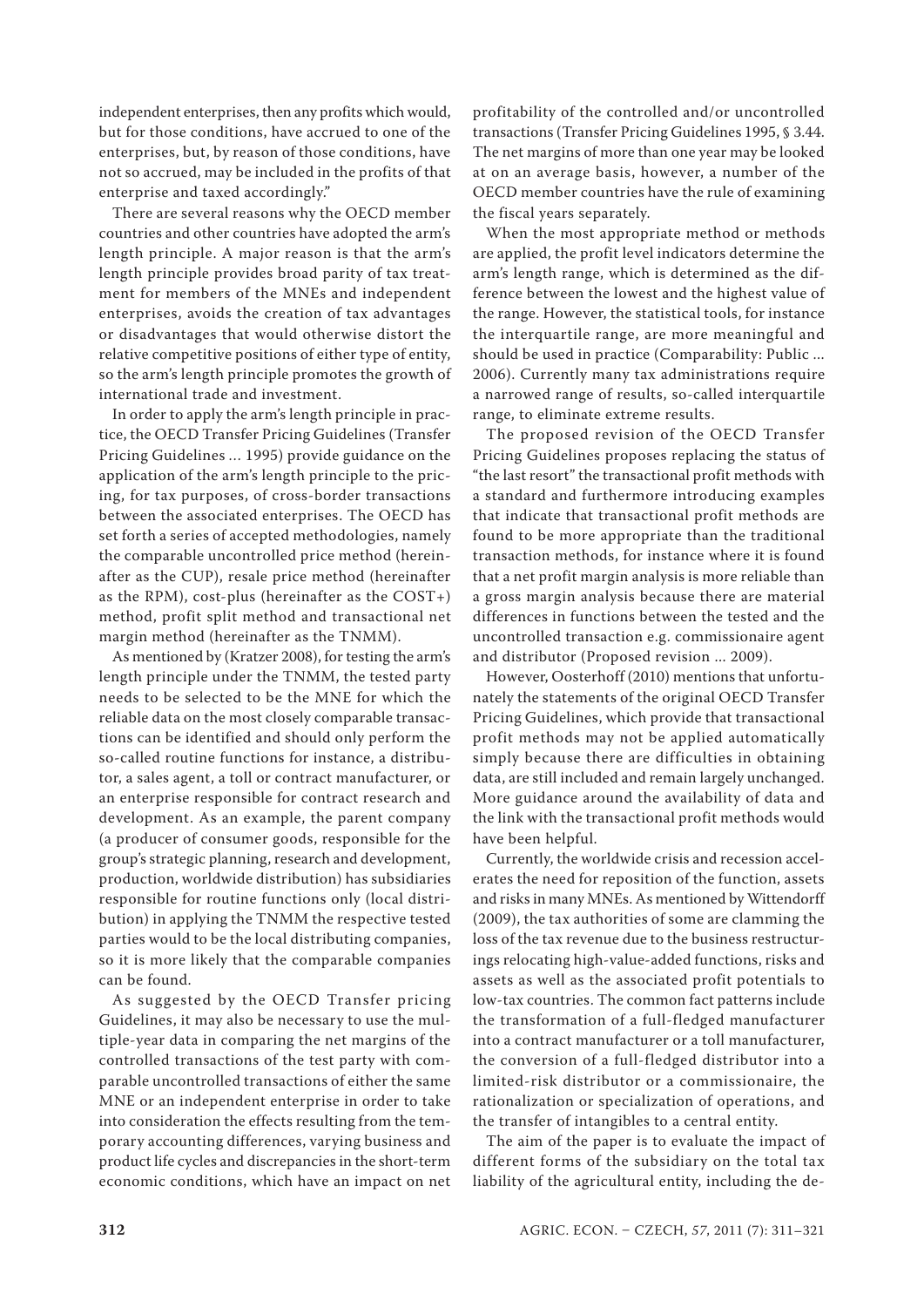termination of the transfer prices, the application of the arm's length principle and the decisions which of the legal form of the subsidiary is the best.

This paper is a part of the output of the Institutional Research Plan of the Faculty of Business and Economics of the Mendel University in Brno "The Czech Economy in the Process of Integration and Globalization, and the Development of Agricultural Sector and the Sector of Services under the New Conditions of the Integrated European Market" – identification code VZ 62156 48904.

#### **MATERIALS AND METHODS**

To meet the aims, the research has been divided into five steps. Firstly, the expression of the profit margin has been quantified by using the data in the Amadeus Database<sup>1</sup>. Further, before the determination of the arm's length range itself, it was necessary to identify the form of the subsidiary (distributors, commission agent). Following, the determination of the arm's length range for distributors and commission agents for 3 years at least has been done and the identification of the arm's length range on the average and the profit margin of the distributors and commission agents. Next, the determination of the transfer prices for the individual legal forms of subsidiary and their the tax liability, including the total tax liability for the group. Finally, in the last step the selection of the best option of the legal form of subsidiary was done.

The OECD Transfer Pricing Guidelines recommended for the evaluation of controlled transactions the COST+, the RPM or the TNMM methods in the case of the commission agent and distributors. However, as stated in the Art. 152 of the OECD study "Transfer Pricing Aspects of business restructuring", the COST+ method and the cost-based TNMM method are not appropriate, because the costs on sold products are not arising to the commission agent (Transfer Pricing

Aspects … 2008). Thus there are two methods to use – the RPM2, under which the transfer price is determined after deducting the gross margin from the sales price, or the sales-base TNMM method, under which the transfer price is equal to the selling price minus the cost of sales and the net profit margin (in the case of the commission agent, zero costs enter into the calculation, for the commission agent never owns the goods, i.e. never purchases it).

There are a number of different profit level indicators available for an arm's length test under the TNMM. The choice of a profit level indicator and the appropriateness of its application depend on, for instance, whether the tested party is a service provider, production facility or sales organization. One of the most frequently used profit level indicators is the operating margin, which is defined as

Operating margin<sup>3</sup> = (Operating profit/Sales or Operating revenue)  $\times$  100 (1)

and measures operating profits as a percentage of sales or operating revenue.

For the identification of the form of the subsidiary, it is necessary to make a deep research of all selected subjects in the Amadeus database. It has been checked that all the selected subjects record the absolute values of indicators for all selected years (3 years at least) in order to guarantee the validity of the indicators. The selection of the indicators of sale and operating revenue according to the state of headquarters, excluding the subjects, which are realizing loss in the long term (2 years and more), has been done as well.

Further, it is necessary to determine the form of the subject – distributor or commission agent. The determination can be done by the application of the following indicators:

Cost of goods sold/Operating revenue<sup>4</sup> = CGS/OPREV(2)

<sup>&</sup>lt;sup>1</sup>Amadeus contains comprehensive information on over 14 million companies across Europe (45 European countries).

<sup>&</sup>lt;sup>2</sup>Article 2.14 OECD Transfer Pricing Guidelines states that the resale price method is probably most useful where it is applied to marketing operations however the article 2.15 states, that where the reseller is carrying on a general brokerage business, where we can rank search activity and conducting business on behalf of a principal, the resale price margin may be related to a brokerage fee, which is usually calculated as a percentage of the sales prices of the product sold. The determination of the resale price margin should take into account whether the broker is acting as an agent or a principal. Moreover article 2.22 states that the resale price margin is easiest to determine where the reseller does not add substantially to the value of the product.

<sup>&</sup>lt;sup>3</sup>It is called "Profit margin" in the Bureau van Dijk's Amadeus database.

<sup>4</sup>In case that the states have defined an indicator of Sales (hereinafter SALES), which is more accurate because it includes only sales of goods sold and sales of own products and services, unlike an Operating revenue, it is necessary to use this indicator. In that case, United Kingdom or Denmark does not specify this indicator, therefore operating revenue, which is more comprehensive, has to be used.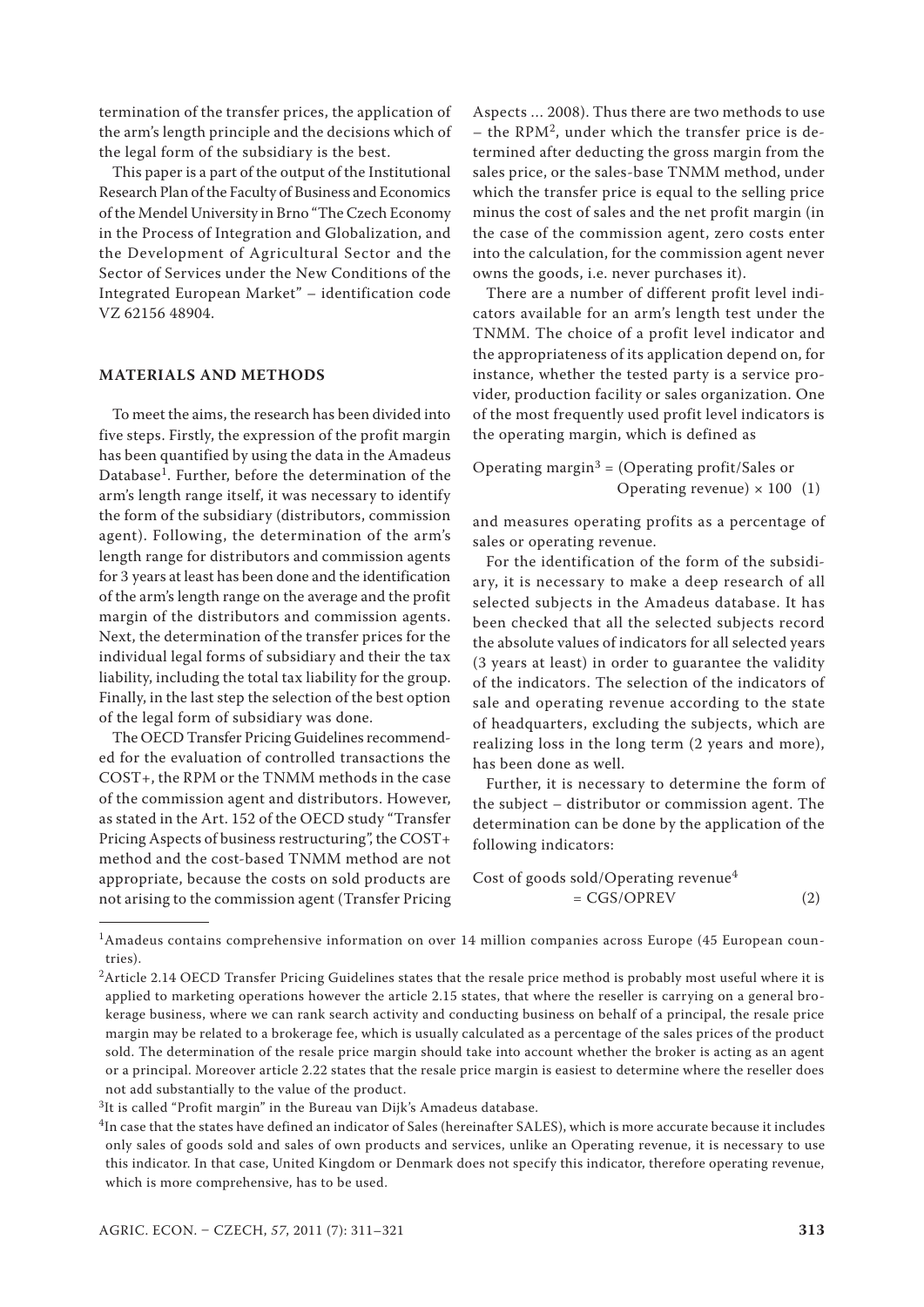Cost of employees/Operating revenue

\n
$$
= CE/OPREV
$$
\n(3)

\nOther generating response('Total cost)

= OOPEX/TOTC (4)

Total costs = Operating revenue  $-$  P/L before taxation (5)

 $\text{TOTC} = \text{OPREV} - \text{PLBT}$  (6)

Material cost/Total costs = MC/TOTC<sup>5</sup>(7)

These above calculated ratios have been used to distinguish the subjects on the distributors and commission agent. The relatively higher value of the indicator Cost of Goods Sold/Operating Revenue refers to the distributor. This stems from the fact that the distributor owns his/her goods, thus the ratio of the cost of goods sold and sold own products and services to sales has to be of higher values. Different methods of recording of the transactions in accounting in the case of distributors and commission have an impact on the amount of profit margins, i.e. the distributors perform significantly lower profit margins. This negative correlation indicators CGS/OPREV or SALES with profit margin at distributors has been proved by (Jelínek 2009) with the application of regression analysis. The resulting regression model<sup>6</sup> is below:

$$
\eta = \beta_0 + \beta_1 x \tag{8}
$$

 $CGS/SALES = 0.7753 - 0.9187 \times profit margin (9)$ 

The lower value of the indicator Cost of Employees/ Operating Revenue refers to the distributor. In the case of a negative correlation of the previous indicators, the negative correlation between the CE/OPREV or SALES and CGS/OPREV or SALES has been also proved (Jelínek 2009). The resulting regression model is below:

$$
\eta = \beta_0 + \beta_1 x \tag{10}
$$

$$
CE/SALES = 0.350 - 0.328 \times CGS/SALES \qquad (11)
$$

The results of the regression analysis shows the negative correlation between the value of the indicator CGS/OPREV and indicator CE/OPREV. Both above mentioned ratio indicators are considered as suitable indicators for the identification of commission agents and distributors.

As mentioned by Mehta (2006), the limited distributors and commission agent may be interchangeable forms of doing business, the primary difference between these two forms of distribution is the choice of handling of the finished goods (while a distributor would take title to the goods, a commission agent would not do so). The limited distributor′s remuneration will basically be a margin on the sales of goods, the limited distributor enjoys a margin that it earns as the difference between purchase and sales cost. Consequently, the margins of a commission agent would be lower than those of a distributor. This fact should be taken into account when the profit margin is calculated. The same procedure has been applied also on the OOPEX/TOTC indicator and the MC/TOTC indicator. In case of lower values it is not possible unambiguously determine whether it is the distributor. Therefore, a further comparison with other relative indicators is needed. The lower values of the ratio CE/OPREV, OOPEX/TOTC and MC/TOTC determine the distributor.

Kratzer (2008) mentions that using the interquartile range is required by many tax administrations and recommended, because it eliminate extreme results. The interquartile range is a range from the  $25<sup>th</sup>$  to the 75th percentile of the results derived from the uncontrolled transactions – only those 50 percent of observations which are closest to the median are considered as a reliable range of the arm's length results. The median is the mid-point of the interquartile range. If the profit margin of the tested party falls within this interquartile range, even in all three years, we can conclude that the arm's length principle is met.

The transfer price is determined by the sales-base TNMM method, under which the transfer price is equal to the selling price minus the cost of sales and the net profit margin in the case of distributors. In the case of commission agent, the transfer price is determined by the RPM method, under which the transfer price is equal to the commission fee since the commission agent never owns the goods, has no cost on sold goods and records only the commission fee as a profit (Transfer Pricing Guidelines 1995, § 2.14 and 2.15).

The selection of the best option of the legal form of subsidiary is performed by comparing the tax liabilities of the various forms of subsidiaries, since the MNEs want to generate the largest part of profits in low tax jurisdictions.

<sup>6</sup>Results of the regression analysis are available in the article Jelínek (2009).

 $5$ Material has been defined only by some of the European countries, namely Bosnia, Croatia, Finland, France, Lithuania, Serbia (including the item cost of goods sold) and the Czech Republic, Germany, the Netherlands, Belgium and Italy (not including the item cost of goods sold) and therefore it could not be used in the model.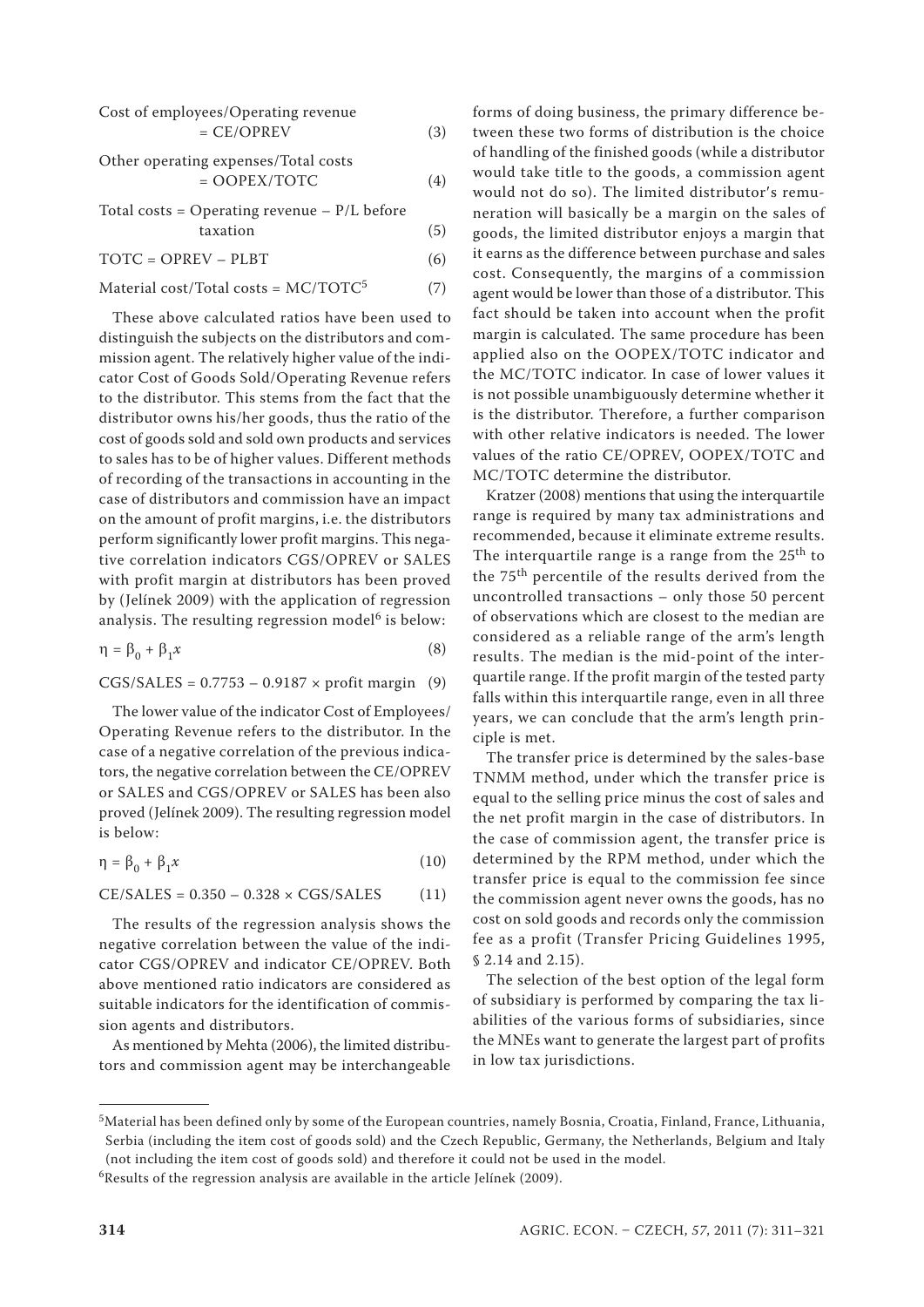### **RESULTS AND DISCUSSION**

An organic farm focused on the processing of cow's milk is based in Austria. The company decided to establish a subsidiary in the Czech Republic, the South Moravia region. The reason for the establishment of the company in the Czech Republic represents a lower income tax rate 19%7, a cheaper workforce, an increased customer interest in bio food<sup>8</sup> and a suitable locality.

The parent company, when establishing a subsidiary company, must consider which functions is the subsidiary going to perform. It is necessary to adopt a contract and an organizational structure, and consequently the method of transfer pricing according to the function and risks of the subjects in the group. The subsidiary organic farm in Austria could be established in the form of a "buy-sell" distributor, agent (commission agent) or "full-fledged" distributor.

"Buy-sell" distributor should be limited in distribution, i.e. it would take over only the lower risk of the short-term transition of ownership, the parent company would provide a standard marketing support. The subsidiary would exercise only sales with the use of its physical assets. In such a case, neither market risk, currency risk, credit risk, risk warranty nor the risk of unsalable stocks is beared. The subsidiary would, however, trade on its own account, as well as it would negotiate the terms of sale for the local customers. For these narrowly defined distribution activities of the company, there would belong also a lower reward.

Another possible form of the subsidiary of the organic farm in Austria, located in the Czech Republic, represents a commission agent. It would be analogical to the limited distribution activities distributor (buysell distributor). However, in the case of the commission agent, the ownership rights are never passed, unlike the distributor. The relationship between the parent and subsidiary company would be adjusted by the commission contract, where the subsidiary as an agent concludes by its name on behalf of the principal (mother) sales contracts with customers. Basically, it is providing of services to the commission, when most of the risk is still borne by the principal. In this situation, the commission agent cannot realize a loss. In this case, the commission agent (subsidiary) would actively search for customers, sell products (including the administration – i.e. invoicing and payments), advertises products and leads the payroll, accounting and tax agenda.

The last option represents a "full-fledged" distributor known as a leading strategic distributor. In this case, the subsidiary would own all the tangible assets necessary for selling products and supplies, and intangible assets necessary for the production and marketing. Thus the subsidiary in the role of the full-fledged distributor is receiving all the sale and distribution functions and risks (i.e. market, currency and credit risks, risk warranty and risk of unsalable stocks). The main activities of the fullfledged distributor include sales management and marketing mix. The activities carried out correspond to a higher reward.

The expression of the margin (profit margin) represents the crucial fact for the calculation of the price according to the arm's length principles. The profit margin has been quantified by using the data in the

|  |  | Table 1. Filtering criteria |  |
|--|--|-----------------------------|--|
|--|--|-----------------------------|--|

| No. | Search strategy                                                                                                                                                                                                                            | Total of selected<br>companies |
|-----|--------------------------------------------------------------------------------------------------------------------------------------------------------------------------------------------------------------------------------------------|--------------------------------|
| 1.  | Legal status $-$ active                                                                                                                                                                                                                    | 12 521 903                     |
| 2.  | Region/country – the European Union                                                                                                                                                                                                        | 10 154 460                     |
| 3.  | NACE Rev. 2 (primary codes only) $-$ 4611 (agents involved in the sale of agricultural<br>raw materials, live animals, textile raw materials and semi-finished goods. 4617 (agents<br>involved in the sale of food, beverages and tobacco) | 30 918                         |
| 4.  | BvD Independence indicator: A+, A, A-                                                                                                                                                                                                      | 1 107 341                      |
| 5.  | Other operating expenses, Cost of goods sold, Cost of employees – all companies<br>with a known value, last available year                                                                                                                 | 1973319                        |
| 6.  | Profit margin $(\%)$ – all companies with a known value, 3 years for at least                                                                                                                                                              | 6899493                        |
|     | Boolean search (1 and 2 and 3 and 4 and 5 and 6)                                                                                                                                                                                           | 14                             |

Source: Amadeus, Bureau Van Dijk

<sup>7</sup>The current income tax rate in Austria is 25%.

<sup>&</sup>lt;sup>8</sup>In the Czech Republic, bio products can be considered as a new bio market segment.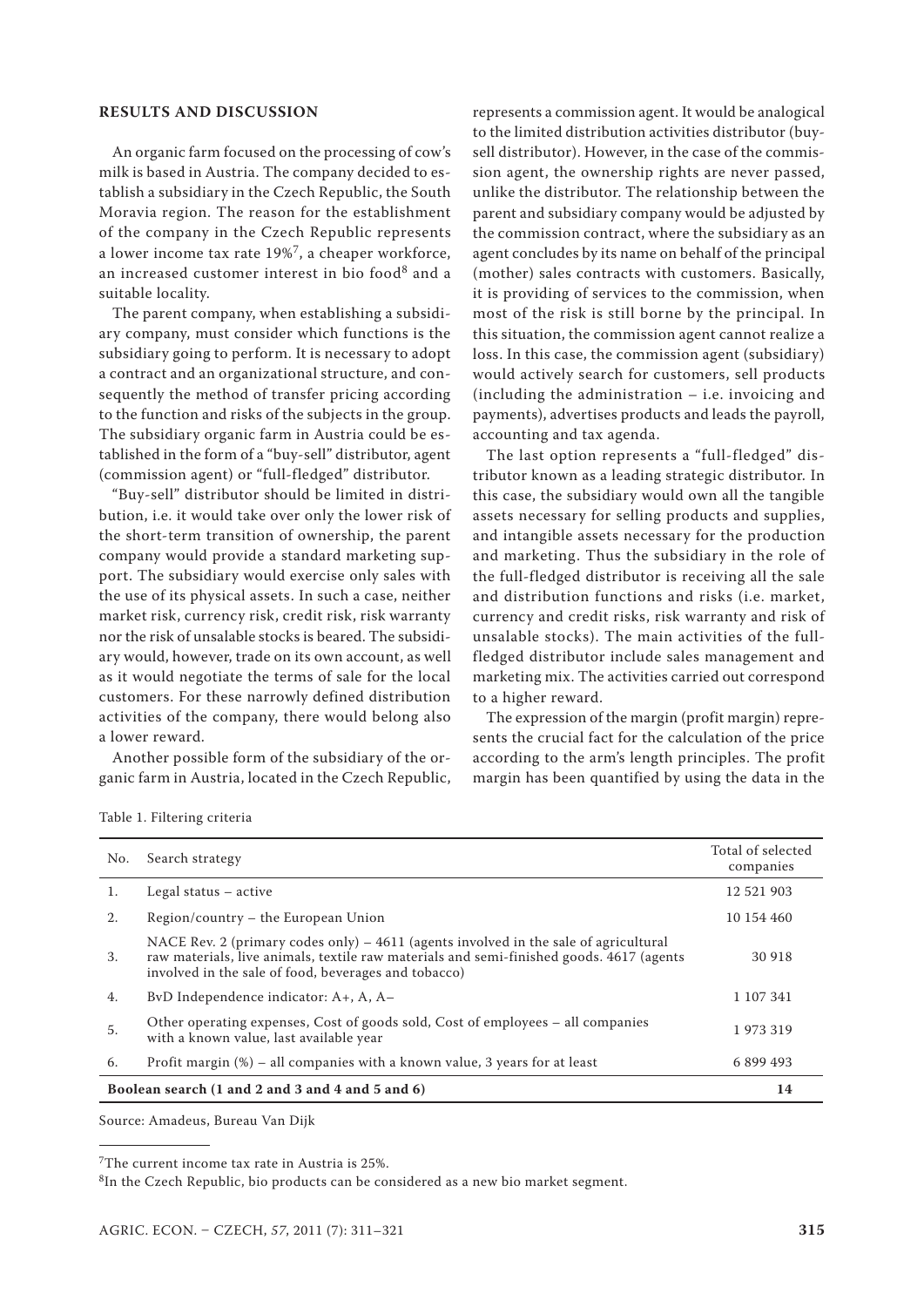| Company name                                | Country Year   |      | <b>OPREV</b><br>th EUR | PLBT<br>th EUR | CGS<br>th EUR | <b>OOPEX</b><br>th. EUR | CGS/<br><b>OPREV</b><br>(%) | OOPEX/<br><b>TOTC</b><br>(%) | <b>CE/OPREV</b><br>$(\%)$ |
|---------------------------------------------|----------------|------|------------------------|----------------|---------------|-------------------------|-----------------------------|------------------------------|---------------------------|
| Median                                      | last available |      | 41.762                 | 823            | 37.325        | 3.027                   | 83.60                       | 13.10                        | 7.26                      |
| Average                                     | year           |      | 71.169                 | 1.614          | 63.138        | 6.454                   | 80.63                       | 18.53                        | 17.07                     |
| International<br>distribution<br>agency APS | DK             | 2008 | 213                    | $\mathbf{1}$   | 143           | 71                      | 67.16                       | 33.18                        | 33.04                     |
| PBS agency APS                              | DK             | 2009 | 71                     | $-22$          | 37            | 56                      | 52.65                       | 60.34                        | 79.55                     |
| Quarrymoor<br>limited                       | UK             | 2007 | 15.433                 | 135            | 12.353        | 2.778                   | 80.04                       | 18.16                        | 8.64                      |
| Elsoms spalding<br>limited                  | UK             | 2009 | 20.715                 | 1.619          | 14.858        | 4.359                   | 71.73                       | 22.82                        | 14.26                     |
| L.S. Smellie &<br>Sons                      | UK             | 2008 | 13.312                 | 540            | 10.924        | 2.108                   | 82.06                       | 16.51                        | 8.57                      |
| Berry Bros &<br>Rudd                        | UK             | 2008 | 311.167                | 7.867          | 264.928       | 40.137                  | 85.14                       | 13.23                        | 5.95                      |
| A.L. Tozer Ltd.                             | UK             | 2008 | 1.769                  | 158            | 918           | 821                     | 51.88                       | 50.94                        | 58.47                     |
| Dunalastair Philip                          | UK             | 2007 | 37.628                 | 1.109          | 30.783        | 4.735                   | 81.81                       | 12.97                        | 5.51                      |
| W.N. Lindsay Ltd.                           | UK             | 2009 | 86.903                 | 25.12          | 81.973        | 2.290                   | 94.33                       | 2.71                         | 2.79                      |
| Fengrain Ltd.                               | <b>UK</b>      | 2009 | 101.768                | 366            | 97.144        | 4.188                   | 95.46                       | 4.13                         | 1.74                      |
| WCF Ltd.                                    | UK             | 2007 | 215.938                | 5.282          | 194.438       | 17.784                  | 90.04                       | 8.44                         | 4.08                      |
| Feed Factors Ltd.                           | UK             | 2008 | 45.895                 | 657            | 43.866        | 1.006                   | 95.58                       | 2.22                         | 1.48                      |
| Harlow<br>Agricultural                      | UK             | 2008 | 69.210                 | 989            | 64.009        | 3.276                   | 92.48                       | 4.80                         | 3.44                      |
| The Harbro<br>Group Ltd.                    | UK             | 2009 | 76.351                 | 1.387          | 67.556        | 6.747                   | 88.48                       | 9.00                         | 11.50                     |

Table 2. Key financial indicators

Source: Amadeus, Bureau Van Dijk

Table 3. Profit margin of distributors (in %) – United Kingdom

| Company name            | 2007  | 2006    | 2005  |
|-------------------------|-------|---------|-------|
| Median                  | 2.32  | 1.80    | 3.14  |
| Average                 | 2.79  | 5.00    | 3.65  |
| <i>First quartile</i>   | 0.98  | 0.84    | 0.66  |
| Second quartile         | 2.32  | 1.80    | 3.14  |
| Third quartile          | 2.91  | 3.79    | 4.69  |
| Lower limit             | 0.22  | $-0.07$ | 0.13  |
| Upper limit             | 10.94 | 27.68   | 14.04 |
| Elsoms spalding limited | 10.94 | 12.29   | 7.38  |
| L.S. Smellie & Sons     | 1.08  | 27.68   | 14.04 |
| W.N. Lindsay Ltd.       | 1.31  | 0.66    | 0.22  |
| Berry Bros & Rudd       | 4.86  | 4.98    | 3.78  |
| Feed Factors Ltd.       | 2.86  | 1.80    | 0.71  |
| Harlow Agricultural     | 2.32  | 1.02    | 3.14  |
| The Harbro Group Ltd.   | 0.82  | 1.36    | 1.16  |
| Fengrain Ltd.           | 0.22  | $-0.07$ | 0.13  |
| WCF Ltd.                | 2.45  | 2.40    | 3.43  |
| Quarrymoor limited      | 0.87  | 0.30    | 0.60  |
| Dunalastair Philip      | 2.95  | 2.60    | 5.61  |

Source: Amadeus, Bureau Van Dijk

Amadeus Database. Firstly, it is necessary to filter the data according to the selected criteria stated in the Table 1. The companies of a similar size selling agricultural products should be selected. Active companies operating in the EU according to the NACE classification code 4611 and 4617 have been selected as the filtering criteria – i.e. the agents involved in the sale of agricultural products, food, drinks and cigarettes. Other filtering criteria were the independency of subjects and the availability of the necessary financial data. The above described filtering criteria generated 14 similar market subjects from database.

Further, it was necessary to chose financial indicators, which are mentioned in Table 2. They were used for the determination of the form of the subject – either distributor or commission agent – by the methodology, which has already been described in the chapter Materials and methods.

Based on the above mentioned research, the PBS Agency, the International Distribution Agency APS, the AL Tozer Limited were identified as commission agents.

Finally, it is necessary to determine the arm's length range for the distributors and commission agents for 3 years at least. The selected operators were avail-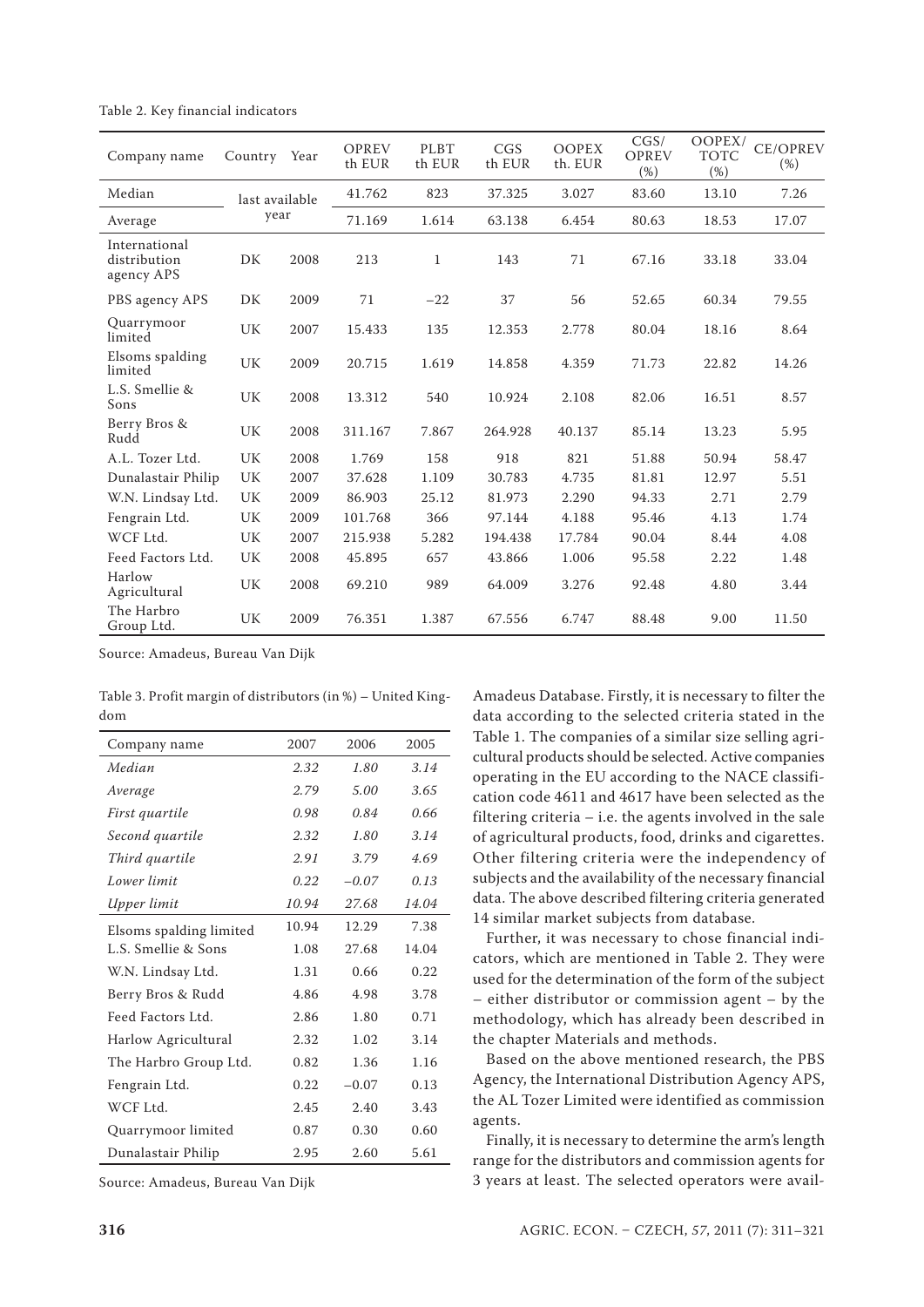Table 4. The average arm's length range for distributors

|                          | The average arm's length range (%) |
|--------------------------|------------------------------------|
| Lower limit              | 0.093                              |
| $1st$ quartile           | 0.83                               |
| Median                   | 2.42                               |
| 3 <sup>rd</sup> quartile | 3.80                               |
| Upper limit              | 17.55                              |

Source: Amadeus, Bureau Van Dijk

able from the years 2007–2009, therefore, the arm's length range is expressed for the period 2007–2005. The results are stated in the Table 3.

The arm's length range for distributors, focusing their activity on the sale of agricultural raw materials, food, drinks and cigarettes, has been identified 0.83–3.80% in average. The results are presented in the Table 4.

The Table 4 shows that the profit margin of the distributor with limited functions should oscillate around the median value – i.e. 2.42%, in comparison with the full-fledged distributor, where the margin oscillates around the value of 3rd quartile – i.e. 3.80%.

With respect to the very small sample of subjects identified as commission agents (it is necessary to have the sample of 5 subjects at least), a new selection was made. Table 5 shows the newly selected filtration criteria. In comparison with the original filtration criteria (Table 1), the NACE code was changed, the location was not specified and the companies without loss were required. The newly selected filtering criteria generated 58 similar market subjects from the database.

For the identification of the commission agents, there was used the methodology which has already been described above (in chapter Materials and Methods) – Table 6.

The Table 7 shows eight commission agents which were identified in the sample.

The arm's length range for commission agents is 7.27–14.48% on average as is shown in Table 8.

The above stated table shows that the current commission agent, who does not exercise any specific service or bears no specific function and risks, should reach the margin of 9.77%, which is the median value.

The observed difference in profit margin for the distributor and commission agent is mainly caused by the differences in recording of the transactions in the accounting. The commission agent does not own the object of the transaction and the cost of sold goods are not arising to him. In comparison, the distributor owns the object of transaction, therefore he/she reaches a higher margin. Specific net profit margins needed for the calculation of the transfer price are 2.42% for the distributor with the limited function and risks, 3.80% for the full-fledged distributor, and 9.77% for the commission agent.

In consideration of the pros and cons of the legal forms of subsidiary, it is also necessary to take into account the tax impact both in the Czech Republic and Austria. Table 9 indicates the tax liability in the Czech Republic and the calculation of transfer prices, for which the parent company transfers the commodity (milk) on the selected type of entity in the group. As can be seen from the table below, the commission agent has no cost on sold goods because he/she does not own the goods, and in the profit and loss account only the commission (commission fee) and other related operational costs are recorded. For that reason, he/she faces the lowest tax liability by the highest margin. The distributors have, according to the calculation of transfer prices, in both cases the gross cost on sold goods in the amount of 10 million CZK and the sales on sold goods 20 million CZK.

Table 5. Filtering criteria

| No. | Search strategy                                                                                                       | Total of selected<br>companies |
|-----|-----------------------------------------------------------------------------------------------------------------------|--------------------------------|
| 1.  | Nace Rev. 2 (primary codes only) $-461$ (wholesale on a fee or contract basis)                                        | 255 023                        |
| 2.  | Costs of employees/Operating revenue $(\%)$ – all companies with a known value, last<br>available year                | 4 3 6 7 4 1 5                  |
| 3.  | Cost of goods sold/Operating revenue $(\%)$ – all companies with a known value, last<br>available year                | 1 291 525                      |
| 4.  | Other operating expenses/Operating revenue – all companies with a known value, last<br>available year                 | 1 434 103                      |
| 5.  | BvD Independence indicator: A+, A, A-                                                                                 | 1 107 341                      |
| 6.  | P/L before tax (th EUR) - last available year, last year $-1$ , last year $-2$ , min = 0, for all<br>selected periods | 2 431 909                      |
|     | Boolean search (1 and 2 and 3 and 4 and 5 and 6)                                                                      | 58                             |

Source: Amadeus, Bureau Van Dijk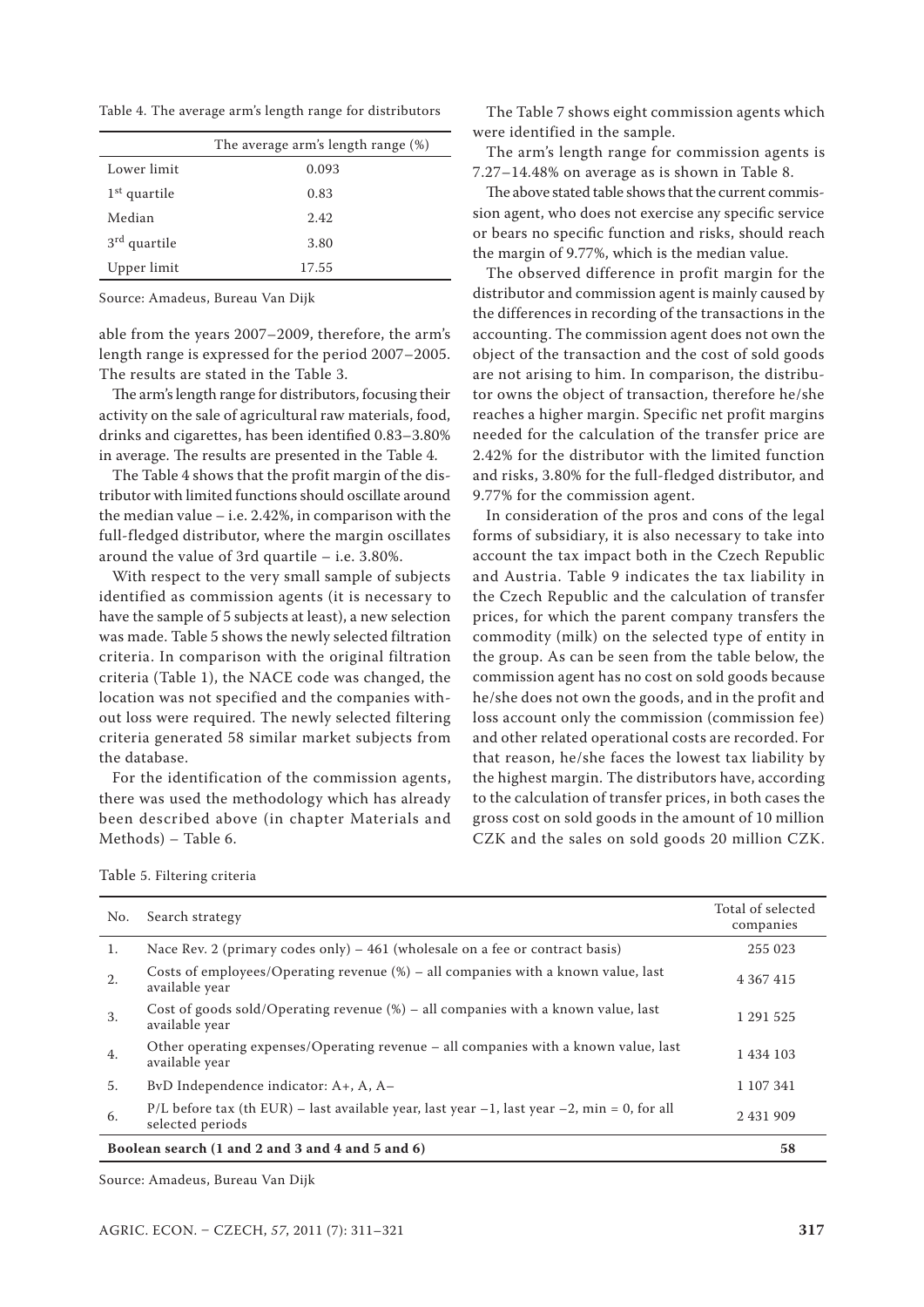| Company name                   | Country*               | Year | PLBT<br>(th. EUR) | (%)   | CGS/OPREV OOPEX/TOTC<br>(%) | CE/OPREV<br>(%) |
|--------------------------------|------------------------|------|-------------------|-------|-----------------------------|-----------------|
| Median                         | last                   |      | 441               | 76.30 | 22.12                       | 13.76           |
| Average                        | available year         |      | 30.378            | 74.72 | 21.77                       | 15.45           |
| Halheck                        | <b>UA</b>              | 2008 | $\overline{2}$    | 97.77 | 0.08                        | 2.12            |
| Stemcor holding Ltd.           | UK                     | 2008 | 54.382            | 96.56 | 1.93                        | 1.31            |
| Feed factors Ltd.              | UK                     | 2008 | 657               | 95.58 | 2.22                        | 1.48            |
| Fengrain Ltd.                  | UK                     | 2009 | 366               | 95.46 | 4.13                        | 1.74            |
| Atstesvironiuo                 | <b>UA</b>              | 2008 | 2                 | 95.22 | 2.07                        | 6.54            |
| General product                | UK                     | 2008 | 71                | 94.88 | 3.39                        | 1.62            |
| W.N. Lindsay Ltd.              | UK                     | 2009 | 2.512             | 94.33 | 2.71                        | 2.79            |
| Krivoozerschina                | <b>UA</b>              | 2008 | 3                 | 93.12 | 6.41                        | 0.16            |
| Harlow agricultural            | UK                     | 2008 | 989               | 92.48 | 4.80                        | 3.44            |
| Chandlers oil & gas Ltd.       | UK                     | 2009 | 936               | 90.50 | 8.34                        | 4.24            |
| WCF. Ltd.                      | UK                     | 2007 | 5.282             | 90.04 | 8.44                        | 4.08            |
| Norkem holding                 | UK                     | 2008 | 1.359             | 90.04 | 7.77                        | 5.62            |
| Taylor Maxweill Ltd.           | UK                     | 2008 | 462               | 89.75 | 9.24                        | 5.64            |
| The Harbo Group Ltd.           | UK                     | 2009 | 1.387             | 88.48 | 9.00                        | 11.50           |
| Thomas sherriff and company    | UK                     | 2008 | 498               | 85.60 | 12.33                       | 12.65           |
| Berry bros. & Rudd Ltd.        | UK                     | 2008 | 7.867             | 85.14 | 13.23                       | 5.95            |
| Centura Group                  | UK                     | 2009 | 320               | 84.52 | 14.29                       | 35.32           |
| Elliott brother (bilder)       | UK                     | 2008 | 1.559             | 84.33 | 12.70                       | 14.03           |
| Trans Cafema                   | <b>UA</b>              | 2008 | $\mathbf{0}$      | 83.33 | 11.85                       | 33.33           |
| Botusdaske                     | <b>UA</b>              | 2008 | $\overline{2}$    | 82.12 | 13.66                       | 26.63           |
| L.S. Smellie & Sons Ltd.       | UK                     | 2008 | 540               | 82.06 | 16.51                       | 8.57            |
| Dunalastair Philips            | UK                     | 2007 | 1.109             | 81.81 | 12.97                       | 5.51            |
| T. H. White holding Ltd.       | UK                     | 2008 | 3.938             | 80.14 | 17.73                       | 14.74           |
| Quarrymoor Ltd.                | UK                     | 2007 | 135               | 80.04 | 18.16                       | 8.64            |
| Ernest doe & sons Ltd.         | UK                     | 2008 | 3.276             | 78.37 | 20.87                       | 13.50           |
| All type roofing supplies Ltd. | UK                     | 2007 | 1.412             | 78.28 | 16.64                       | 8.44            |
| Hafele Danmark                 | DK                     | 2009 | 301               | 78.27 | 17.54                       | 14.38           |
| Blue machinery Ltd.            | UK                     | 2008 | 28                | 77.81 | 26.34                       | 12.59           |
| Ukrlakoforga                   | $\mathsf{U}\mathsf{A}$ | 2007 | $\overline{2}$    | 76.91 | $0.00\,$                    | 21.85           |
| Hambleside hold. Ltd.          | UK                     | 2008 | 172               | 75.69 | 23.77                       | 12.11           |
| E.P.B. hold. Ltd               | UK                     | 2008 | 209               | 73.64 | 24.91                       | 13.43           |
| Ron Lewis hold. Ltd.           | UK                     | 2008 | 73                | 73.63 | 25.46                       | 15.13           |
| Seconique hold. Ltd            | UK                     | 2009 | 2.882             | 72.74 | 22.77                       | 8.44            |
| Maximes APS                    | DK                     | 2008 | 52                | 72.01 | 24.17                       | 17.64           |
| Elsoms Ltd.                    | UK                     | 2009 | 1.619             | 71.73 | 22.82                       | 14.26           |
| Walter tripper Ltd.            | UK                     | 2008 | 706               | 71.72 | 26.71                       | 15.45           |
| Wright & offland holding       | UK                     | 2009 | 310               | 71.05 | 27.44                       | 22.51           |
| Grant & stone Ltd.             | UK                     | 2008 | 1.347             | 70.98 | 24.92                       | 14.23           |
| CRH public Ltd.                | IE                     | 2008 | 1.628             | 70.56 | 21.58                       | 19.41           |
| Harris & Bailey Ltd.           | UK                     | 2008 | 1.970             | 70.43 | 27.85                       | 14.95           |
| Plyanemca Ltd.                 | UK                     | 2008 | 60                | 69.42 | 29.54                       | 17.70           |
| John A. Stephens               | UK                     | 2008 | 1.146             | 68.99 | 29.23                       | 18.00           |
| Robert price & sons            | UK                     | 2009 | 59                | 68.84 | 32.20                       | 19.49           |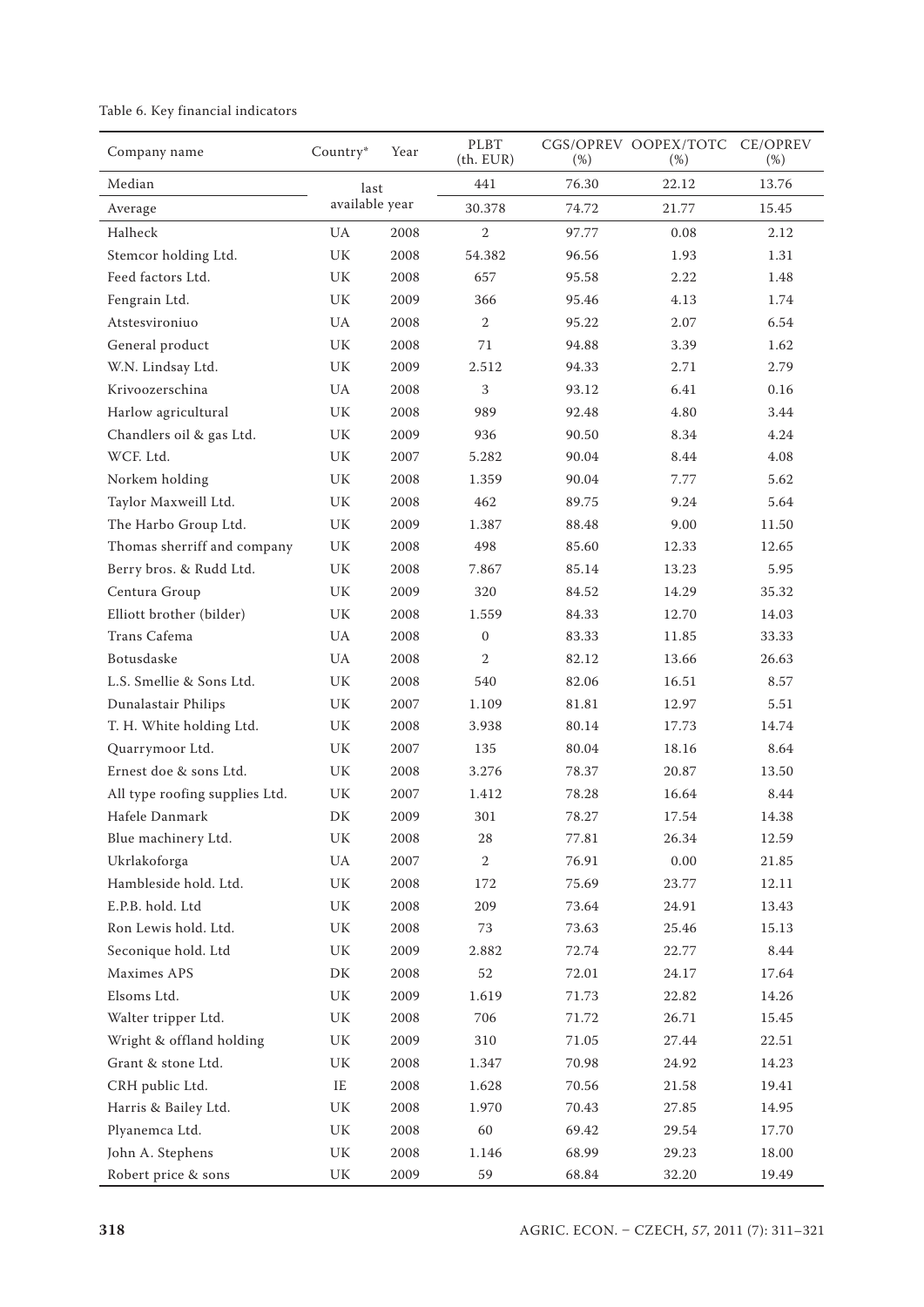|  |  |  | Table 6 to be continued |  |
|--|--|--|-------------------------|--|
|--|--|--|-------------------------|--|

| Company name                   | $Country*$     | Year | PLBT<br>(th. EUR) | (% )  | CGS/OPREV OOPEX/TOTC<br>(%) | CE/OPREV<br>(%) |
|--------------------------------|----------------|------|-------------------|-------|-----------------------------|-----------------|
| Median                         | last           |      | 441               | 76.30 | 22.12                       | 13.76           |
| Average                        | available year |      | 30.378            | 74.72 | 21.77                       | 15.45           |
| IRM Bristol                    | UK             | 2009 | 29                | 68.75 | 29.82                       | 14.31           |
| International distribution     | DK             | 2008 | 1                 | 67.16 | 33.18                       | 33.04           |
| Bradford & sons Ltd.           | UK             | 2009 | 3.818             | 66.56 | 31.54                       | 19.68           |
| Charles Kendall group Ltd.     | UK             | 2008 | 9.983             | 66.48 | 22.66                       | 15.69           |
| Huws gray Ltd.                 | UK             | 2007 | 8.484             | 66.11 | 24.43                       | 12.06           |
| Kniolagrooladna                | <b>UA</b>      | 2008 | 421               | 63.33 | 25.57                       | 7.94            |
| M. Linda                       | DK             | 2008 | 3                 | 63.05 | 36.51                       | 35.76           |
| Raz - roll international Ltd.  | UK             | 2007 | 230               | 61.63 | 35.46                       | 23.11           |
| Tool & Fastener solutions Ltd. | UK             | 2008 | 723               | 61.55 | 28.76                       | 14.75           |
| Salco holding Ltd.             | UK             | 2009 | 71                | 58.68 | 40.91                       | 9.58            |
| Max nierich                    | DK             | 2008 | $\overline{2}$    | 58.21 | 40.77                       | 36.00           |
| UMS united medical systems     | DE             | 2008 | 10.127            | 51.66 | 25.93                       | 29.28           |
| Sonderbarg skontoktor          | DK             | 2009 | 48                | 29.38 | 72.16                       | 7.79            |
| Aleris aluminum Denmark        | DK             | 2008 | 12                | 26.41 | 72.42                       | 68.44           |

\*UK – United Kingdom, UA – Ukraine, DK – Denmark, DE – Germany, IE – Ireland Source: Amadeus. Bureau Van Dijk

Table 7. Profit margin (in %) of commission agents

| Company name                                          | Country*  | 2007  | 2006  | 2005  |
|-------------------------------------------------------|-----------|-------|-------|-------|
| Median                                                |           | 10.50 | 9.77  | 9.04  |
| Average                                               |           | 11.79 | 12.02 | 10.07 |
| First quartile                                        |           | 7.93  | 6.19  | 7.68  |
| Second quartile                                       | UK        | 10.50 | 9.77  | 9.04  |
| Third quartile                                        |           | 14.75 | 16.13 | 12.57 |
| Lower limit                                           |           | 0.03  | 1.79  | 3.40  |
| Upper limit                                           |           | 27.92 | 30.16 | 18.58 |
| IRM Bristol Ltd.                                      | UK        | 0.03  | 1.79  | 3.40  |
| John A. Steohens<br>Holdings                          | UK        | 6.79  | 6.10  | 9.23  |
| CRH Public Ltd.                                       | IΕ.       | 9.07  | 8.55  | 8.85  |
| Tool & Fastener<br>Solutions Ltd.                     | UK        | 17.44 | 17.80 | 15.29 |
| Harris & Bailey Ltd.                                  | UK        | 10.24 | 6.28  | 7.61  |
| Kniolagrooladna                                       | <b>UA</b> | 10.77 | 14.46 | 9.85  |
| Charles Kendal Group<br>Ltd.                          | UK        | 12.07 | 10.99 | 7.75  |
| UMS United medical<br>systems international<br>agency | DE.       | 27.92 | 30.16 | 18.58 |

\*UK – United Kingdom, UA – Ukraine, DE – Germany, IE – Ireland

Source: Amadeus, Bureau Van Dijk

However, the full-fledged distributor has, due to the higher number of functions and risks transferred from the parent company, higher other operating costs and therefore a lower tax liability.

Table 10 shows the tax liability in Austria from the perspective of a parent and a separate entity without any expansion in the form of the subsidiary (i.e. the original condition). In the case of the commission agent, the parent company recorded the sale of milk in the statements of revenues. In other cases, the sale is recorded by the subsidiaries in the Czech Republic. The commission fee paid by the commission agent enters into costs. Due to the above mentioned reason, the tax liability is in this case the highest in the group. In the case of distributors, the revenues payments for the intra-group transfers of milk enter into the revenue payments of the parent company. Tax liability of the parent company is higher in the case of the full-fledged

Table 8. The average arm's length range for commission agents

|                | The arm's length range (%) |  |
|----------------|----------------------------|--|
| Lower limit    | 1.39                       |  |
| $1st$ quartile | 7.27                       |  |
| Median         | 9.77                       |  |
| $3rd$ quartile | 14.48                      |  |
| Upper limit    | 25.55                      |  |

Source: Amadeus, Bureau Van Dijk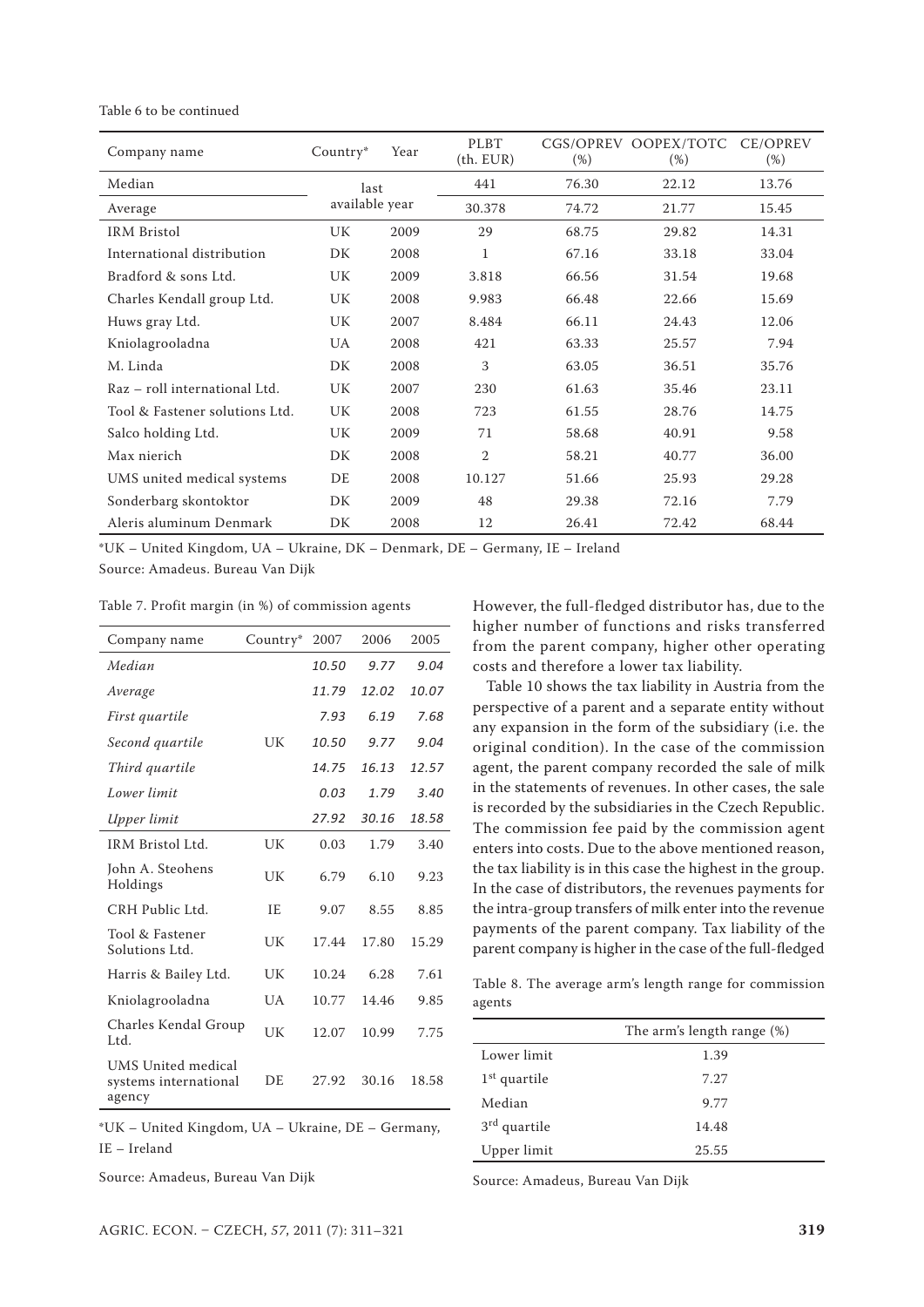|                                        | Type of the subject in the group $-$ Czech Republic                                |                                                                                     |                                                                                    |  |
|----------------------------------------|------------------------------------------------------------------------------------|-------------------------------------------------------------------------------------|------------------------------------------------------------------------------------|--|
| Milk                                   | commission agent                                                                   | distributor with limited<br>function                                                | full-fledged distributor                                                           |  |
| Commission fee sales<br>of goods       | 10% gross margin<br>1 mil. $1 \times 0.10 \times 20 \text{ CZK/l} =$<br>2 mil. CZK | 1 mil. $1 \times 20$ CZK/l =<br>20 mil. CZK                                         | 1 mil. $1 \times 20$ CZK/l =<br>20mil. CZK                                         |  |
| Costs of goods                         | 0 CZK                                                                              | 10 mil. CZK                                                                         | 10 mil. CZK                                                                        |  |
| Margin                                 | $2$ mil. CZK, thus $100\%$                                                         | $10$ mil. CZK, thus $50\%$                                                          | $10$ mil. CZK, thus $50\%$                                                         |  |
| Other operating<br>expenses            | $1.5$ mil. $CZK$                                                                   | $1.5$ mil. $CZK$                                                                    | 3.5 mil. CZK                                                                       |  |
| Profit                                 | $0.5$ mil. $CZK$                                                                   | 8.5 mil. CZK                                                                        | 6.5 mil. CZK                                                                       |  |
| Tax liability (19%)                    | 95 th CZK                                                                          | $1.615$ mil. CZK                                                                    | $1.235$ mil. CZK                                                                   |  |
| Transfer price (RPM or<br>TNMM method) | commission fee $2 CZK/I =$<br>2 mil. CZK                                           | $20$ mil. $CZK - 10$ mil. $CZK$<br>$-0.0242 \times 20$ mil. CZK =<br>9.516 mil. CZK | $20$ mil. $CZK - 10$ mil. $CZK$<br>$-0.038 \times 20$ mil. CZK =<br>9.240 mil. CZK |  |

Table 9. The tax liability of individuals in the group and transfer pricing

Source: own calculation and processing

distributor in comparison with the distributor with a limited function and risks, due to the lower transfer price of milk and other lower costs, for the parent company has transferred the majority of the functions and risks on him/her. The extension on the distributor with the limited functions and risks seems to be the best option. In this case, the tax liability has reached the lowest value of 1.744 million CZK. If the company had not extended itself, all the income would be taxed in Austria by 25% corporate tax rate, i.e. the tax liability would amount to 2.750 million CZK (i.e. by 57% more).

The Figure 1 summarizes the impact of different variants. It highlights the selected variant of the distributor with the limited function and risks, under which the total tax liability is 1.744 million CZK in case of the sale of 1 mil. litres of milk.

#### **Conclusion**

To sum up the research and discussion above, various factors need to be taken into account when considering the transfer pricing strategy<sup>9</sup>. During the research, the used model has revealed that the most suitable structure of the group of Austrian agriculture enterprise and its subsidiary in the Czech Republic. The subsidiary should fulfill the role of the distributor with limited functions in the group, for it decreases the risks and the total tax liability of the group. It had been proved that properly selected transfer pricing strategies can achieve the distribution of the tax risks and reduce the total tax liability. The aim of the paper was to evaluate the impact of the selection of the form of the subsidiary on the

Table 10. The tax liability of parent company in the group and transfer pricing

|                                            | Parent company - Austria         |                                      |                                     |                    |
|--------------------------------------------|----------------------------------|--------------------------------------|-------------------------------------|--------------------|
| Milk                                       | commission agent                 | distributor with<br>limited function | full-fledged distributor            | Original condition |
| Sales of goods                             | 20 mil. CZK                      | 9.516 mil. CZK                       | 9.240 mil. CZK                      | 20 mil. CZK        |
| Production and other<br>operating expenses | 9 mil. CZK                       | 9 mil. CZK                           | 7 mil. CZK                          | 9 mil. CZK         |
| Commission fee                             | 2 mil. CZK                       |                                      |                                     |                    |
| Profit                                     | 9 mil. CZK                       | 516 th. CZK                          | 2.240 mil. CZK                      | 11 mil. CZK        |
| Tax liability<br>(25%)                     | 2.250 mil. CZK                   | 129 th. CZK                          | 560 th. CZK                         | 2.750 th, CZK      |
| Total tax liability<br>for the group       | $0.95 + 2.250 =$<br>3.2 mil. CZK | $0.615 + 0.129 =$<br>1.744 mil. CZK  | $1.235 + 0.560 =$<br>1.795 mil. CZK | 2.750 mil. CZK     |

Source: own calculation and processing

9One of the important factors is also the rate of VAT. Its impact has been surveyed by David and Nerudová (2008) and also by Nerudová and David (2008).